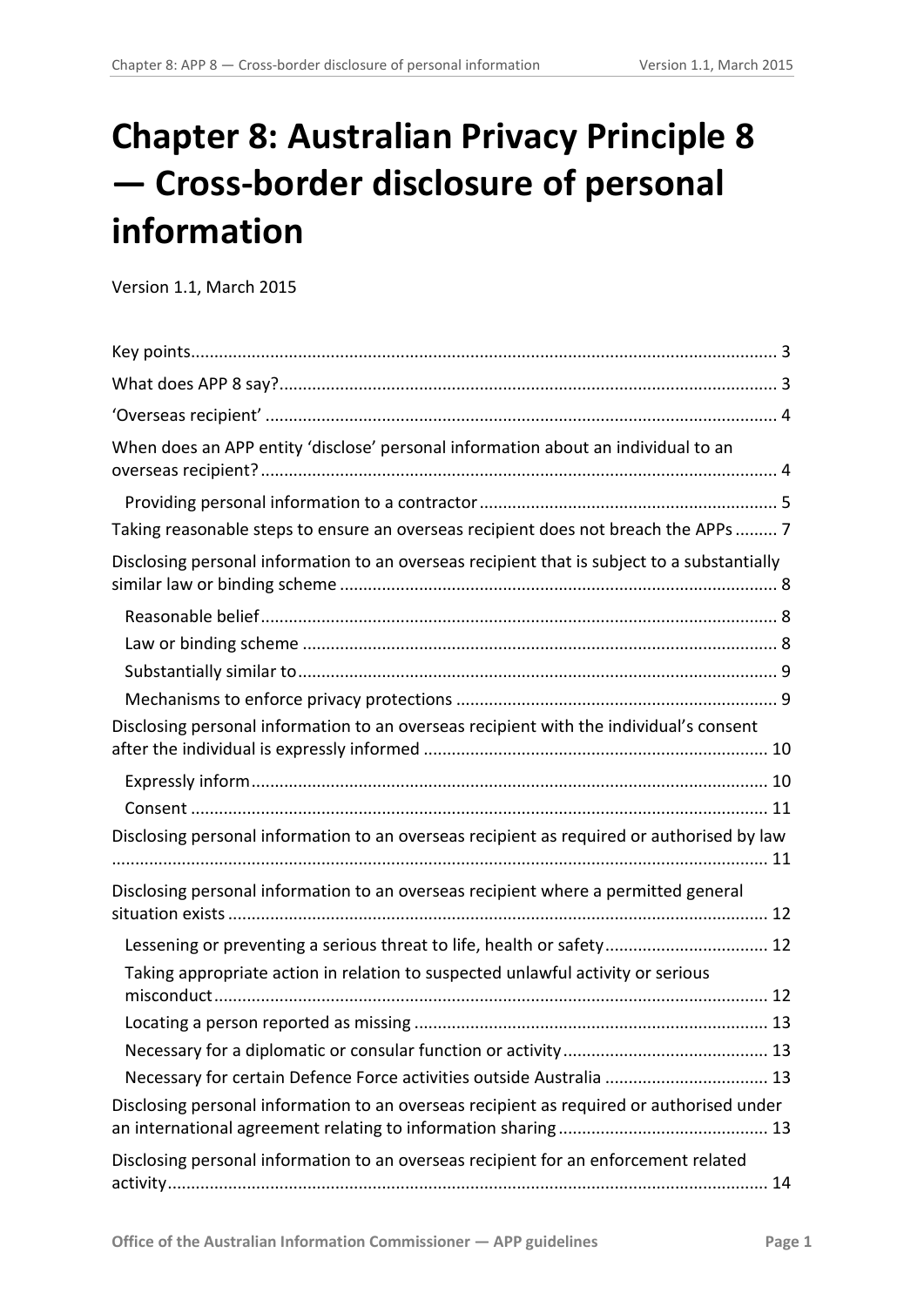| When is an APP entity accountable for personal information that it discloses to an |  |
|------------------------------------------------------------------------------------|--|
|                                                                                    |  |
|                                                                                    |  |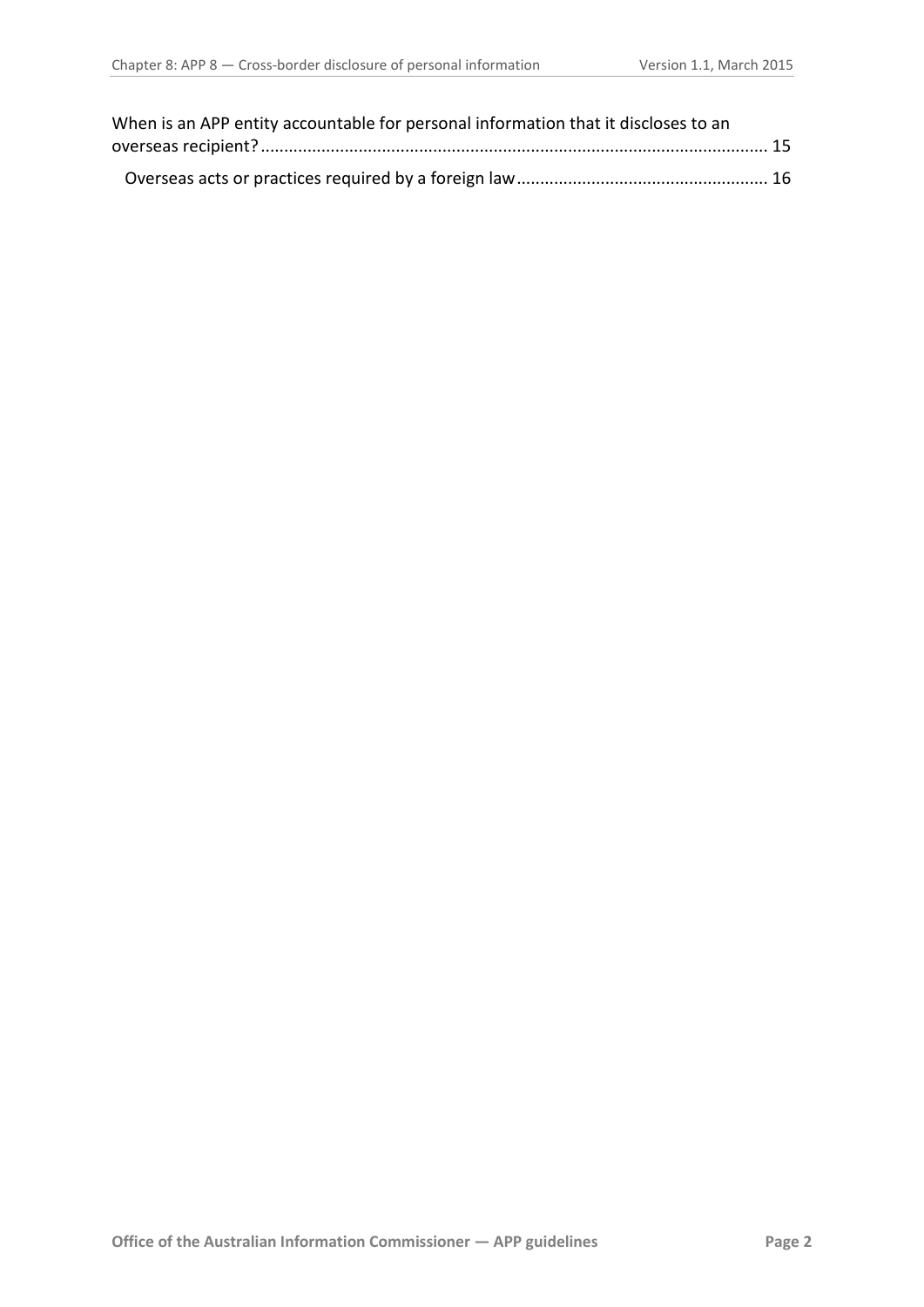# <span id="page-2-0"></span>**Key points**

- Before an APP entity discloses personal information to an overseas recipient, the entity must take reasonable steps to ensure that the overseas recipient does not breach the APPs in relation to the information (APP 8.1).
- An APP entity that discloses personal information to an overseas recipient is accountable for any acts or practices of the overseas recipient in relation to the information that would breach the APPs (s 16C).
- There are exceptions to the requirement in APP 8.1 to take reasonable steps and to the accountability provision in s 16C.

## <span id="page-2-1"></span>**What does APP 8 say?**

-

8.1 APP 8 and s 16C create a framework for the cross-border disclosure of personal information. The framework generally requires an APP entity to ensure that an overseas recipient will handle an individual's personal information in accordance with the APPs, and makes the APP entity accountable if the overseas recipient mishandles the information.<sup>[1](#page-2-2)</sup> This reflects a central object of the Privacy Act, of facilitating the free flow of information across national borders while ensuring that the privacy of individuals is respected (s 2A(f)).

8.2 APP 8.1 provides that before an APP entity discloses personal information about an individual to an overseas recipient, the entity must take reasonable steps to ensure that the recipient does not breach the APPs in relation to that information. Where an entity discloses personal information to an overseas recipient, it is accountable for an act or practice of the overseas recipient that would breach the APPs (s 16C).

8.3 There are exceptions to the requirement in APP 8.1 and to the accountability provision in s 16C (see paragraphs [8.19](#page-7-3)[–8.55](#page-14-1) below).

8.4 When an APP entity discloses personal information to an overseas recipient it will also need to comply with APP 6. That is, it must only disclose the personal information for the primary purpose for which it was collected unless an exception to that principle applies (see Chapter 6 (APP 6)). A note to APP 6.1 cross-references the requirements for the cross-border disclosure of personal information in APP 8. It is implicit in this note, that APP 8 only applies to personal information covered by APP 6. That is, it only applies to personal information 'held' by an APP entity. The term 'holds' is discussed in Chapter B (Key concepts).

<span id="page-2-2"></span> $1$  An accountability approach was adopted in the Asia-Pacific Economic Cooperation (APEC) Privacy Framework in 2004, Information Privacy Principle IX (Accountability), see APEC website <publications.apec.org>. The accountability concept in the APEC Privacy Framework was in turn derived from the accountability principle from the Organisation for Economic Cooperation and Development (OECD) Guidelines Governing the Protection of Privacy and Transborder Flows of Personal Data of 1980, see OECD website <www.oecd.org.au>.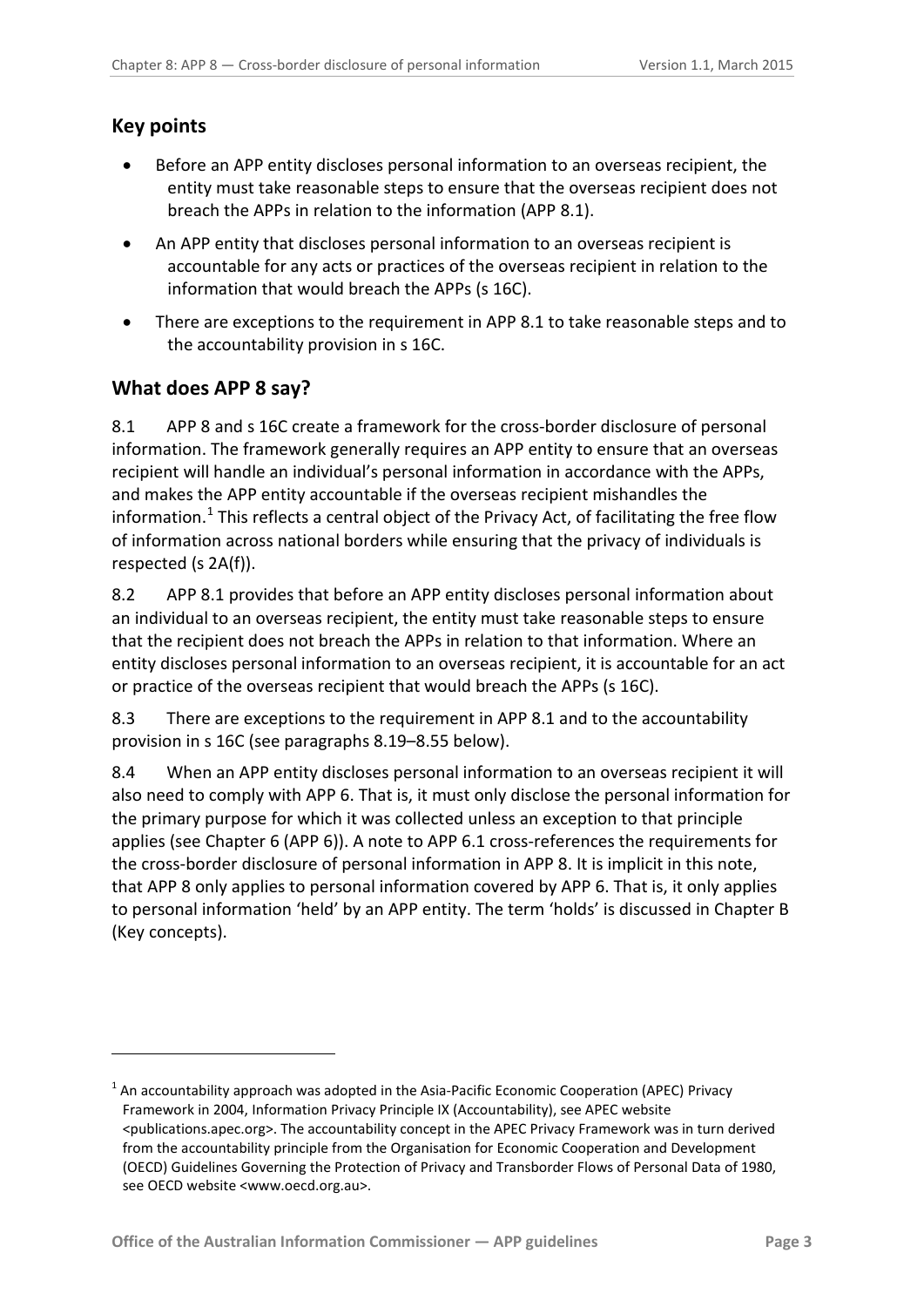# <span id="page-3-0"></span>**'Overseas recipient'**

-

8.5 Under APP 8.1, an 'overseas recipient' is a person who receives personal information from an APP entity and is:

- not in Australia or an external Territory
- not the APP entity disclosing the personal information, and
- not the individual to whom the personal information relates.

8.6 This means that where an APP entity in Australia sends information to an overseas office of the entity, APP 8 will not apply as the recipient is the same entity.<sup>[2](#page-3-2)</sup> This is to be distinguished from the case where an APP entity in Australia sends personal information to a 'related body corporate' located outside of Australia.<sup>[3](#page-3-3)</sup> In that case, the related body corporate is a different entity to the APP entity in Australia. It will therefore be an 'overseas recipient' and APP 8 will apply. $4$ 

# <span id="page-3-1"></span>**When does an APP entity 'disclose' personal information about an individual to an overseas recipient?**

8.7 The term 'disclose' is not defined in the Privacy Act.

8.8 An APP entity discloses personal information where it makes it accessible to others outside the entity and releases the subsequent handling of the information from its effective control. The release of the information may be a proactive release or publication, a release in response to a specific request, an accidental release or an unauthorised release by an employee.<sup>[5](#page-3-5)</sup> This focuses on the act done by the disclosing party. The state of mind or intentions of the recipient does not affect the act of disclosure. Further, there will be a disclosure in these circumstances even where the information is already known to the overseas recipient.

8.9 In the context of APP 8, an APP entity will disclose personal information to an overseas recipient where it, for example:

- shares the personal information with an overseas recipient
- reveals the personal information at an international conference or meeting overseas

<span id="page-3-3"></span><span id="page-3-2"></span><sup>&</sup>lt;sup>2</sup> Explanatory Memorandum, Privacy Amendment (Enhancing Privacy Protection) Bill 2012, p 83.<br><sup>3</sup> Section 6(8) provides 'for the purposes of this Act, the question whether bodies corporate are related to each other is determined in the manner in which that question is determined under the *Corporations Act* 

<span id="page-3-4"></span>*<sup>2001</sup>*.' <sup>4</sup> Explanatory Memorandum, Privacy Amendment (Enhancing Privacy Protection) Bill 2012 states 'APP 8 will apply where an organisation sends personal information to a 'related body corporate' located outside Australia' (p 83). While s 13B(1) permits related bodies corporate to share personal information (unless an exception applies), it does not exempt an APP entity from complying with APP 8 before it discloses

<span id="page-3-5"></span>personal information to a related body corporate located overseas.<br><sup>5</sup> An APP entity is taken to have 'disclosed' personal information where an employee carries out an unauthorised disclosure 'in the performance of the duties of the person's employment' (s 8(1)).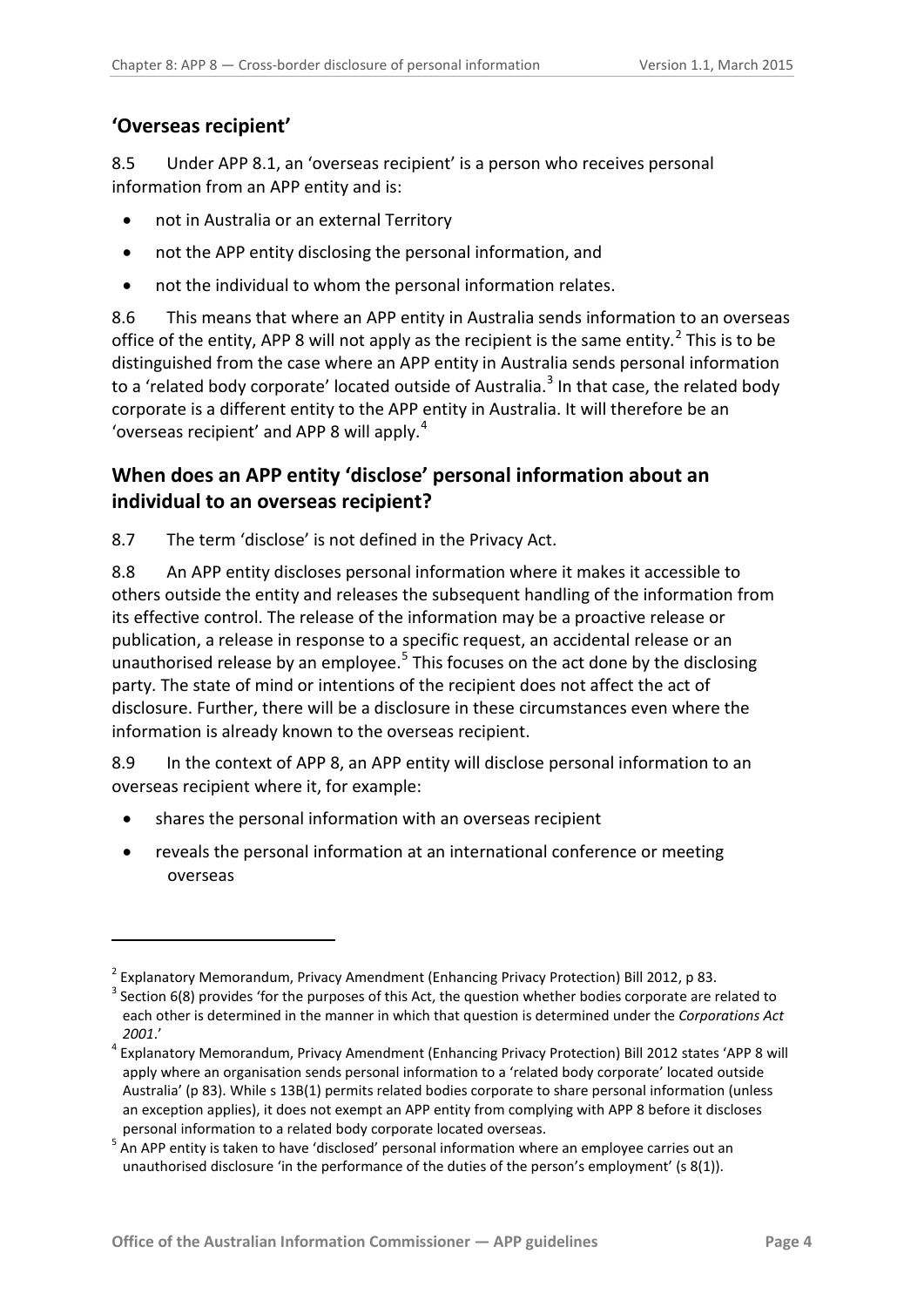- sends a hard copy document or email containing an individual's personal information to an overseas client
- publishes the personal information on the internet, whether intentionally or not, and it is accessible to an overseas recipient.
- 8.10 'Disclosure' is a separate concept from:
	- 'unauthorised access' which is addressed in APP 11. An APP entity is not taken to have disclosed personal information where a third party intentionally exploits the entity's security measures and gains unauthorised access to the personal information. Examples include unauthorised access following a cyber-attack<sup>[6](#page-4-2)</sup> or a theft, including where the third party then makes that personal information available to others outside the entity.<sup>[7](#page-4-3)</sup> However, where a third party gains unauthorised access, the APP entity may breach APP 11 if it did not take reasonable steps to protect the personal information from unauthorised access (see Chapter 11 (APP 11))
	- 'use'. An APP entity uses personal information where it handles, or undertakes an activity with the personal information, within the entity's effective control. For example, where an entity provides personal information to an overseas recipient, via a server in a different overseas location, there would not usually be a disclosure until the personal information reaches the overseas recipient. That is, routing personal information, in transit, through servers located outside Australia, would usually be considered a 'use'.<sup>[8](#page-4-4)</sup> In limited circumstances, the provision of personal information to a contractor may also be a 'use' of that personal information (see paragraphs [8.12](#page-4-1)[–8.15](#page-5-0) below).

8.11 For further information about the concepts of 'use' and 'disclosure' of personal information, see Chapter B (Key concepts).

## <span id="page-4-0"></span>*Providing personal information to a contractor*

-

<span id="page-4-1"></span>8.12 Where an APP entity engages a contractor located overseas to perform services on its behalf, in most circumstances, the provision of personal information to that contractor is a disclosure. This means that the entity will need to comply with APP 8 before making that disclosure. Where a subcontractor may be engaged, the entity should also take reasonable steps to ensure that the subcontractor does not breach the APPs in relation to the personal information.<sup>[9](#page-4-5)</sup>

8.13 For example, the provision of personal information to a contractor is generally considered a 'disclosure' where:

<span id="page-4-2"></span><sup>6</sup> See OAIC, *Own Motion Investigation Report — Sony Playstation Network/ Qriocity*, September 2011, OAIC website  $\frac{www.oaic.gov.au}{s}$ .<br>The actions of an employee will be attributed to the APP entity where it was carried out 'in the

<span id="page-4-5"></span>

<span id="page-4-4"></span><span id="page-4-3"></span>performance of the duties of the person's employment' (s 8(1)).<br>
<sup>8</sup> Explanatory Memorandum, Privacy Amendment (Enhancing Privacy Protection) Bill 2012, p 83.<br>
<sup>9</sup> Explanatory Memorandum, Privacy Amendment (Enhancing Priva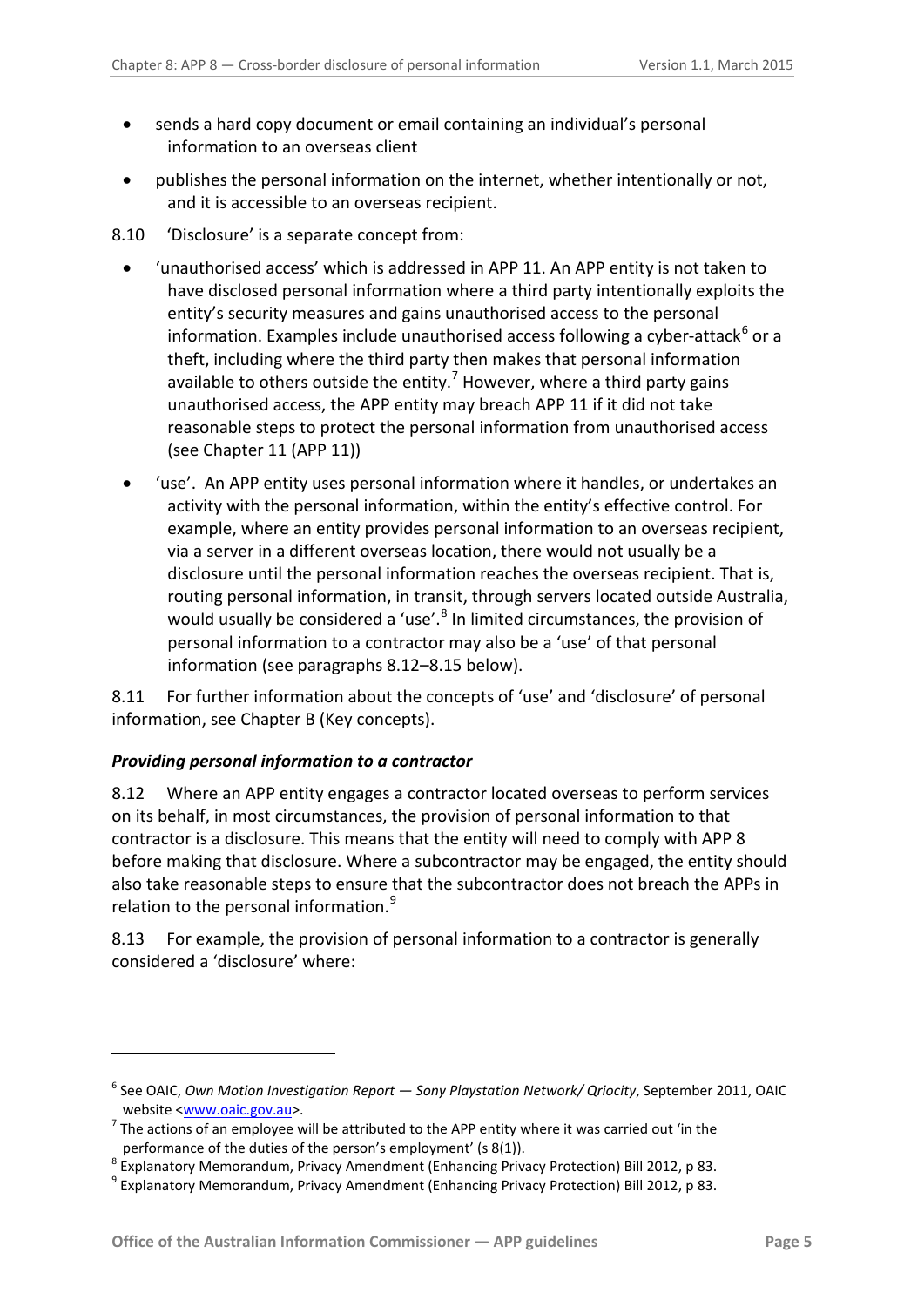- an Australian based retailer outsources the processing of online purchases through its website to an overseas contractor and, in order to facilitate this, provides the overseas contractor with personal information about its customers
- an Australian entity, as part of a recruitment drive, provides the personal information of job applicants to an overseas services provider to perform reference checks on behalf of the Australian entity
- an Australian organisation relies on its overseas parent company to provide technical and billing support, and as part of this, provides the overseas parent company with access to its Australian customer database (which includes personal information).

8.14 However, in limited circumstances providing personal information to an overseas contractor to perform services on behalf of the APP entity may be a use, rather than a disclosure. This occurs where the entity does not release the subsequent handling of personal information from its effective control. In these circumstances, the entity would not need to comply with APP 8. For example, where an APP entity provides personal information to a cloud service provider located overseas for the limited purpose of performing the services of storing and ensuring the entity may access the personal information, this may be a 'use' by the entity in the following circumstances:

- a binding contract between the entity and the provider requires the provider only to handle the personal information for these limited purposes
- the contract requires any subcontractors to agree to the same obligations, and
- the contract gives the entity effective control of how the personal information is handled by the overseas recipient. Issues to consider include whether the entity retains the right or power to access, change or retrieve the personal information, who else will be able to access the personal information and for what purposes, what type of security measures will be used for the storage and management of the personal information (see also APP 11.1, Chapter 11) and whether the personal information can be retrieved or permanently deleted by the entity when no longer required or at the end of the contract.<sup>[10](#page-5-1)</sup>

<span id="page-5-0"></span>8.15 Where the provision of personal information to an overseas contractor is a use, an APP entity may breach the APPs if the information is mishandled while in the overseas contractor's physical possession. This is because the APP entity is considered to still 'hold' the information (as it has effective control of the information), and a number of APPs apply to an entity that 'holds' personal information ('holds' is discussed in Chapter B(Key Concepts)).

<span id="page-5-1"></span> $10$  For further discussion of cloud computing considerations for agencies, see Australian Government Information Management Office (AGIMO), *Privacy and Cloud Computing for Australian Government Agencies — Better Practice Guide*, February 2013, Department of Finance website [<www.agict.gov.au>](http://www.agict.gov.au/).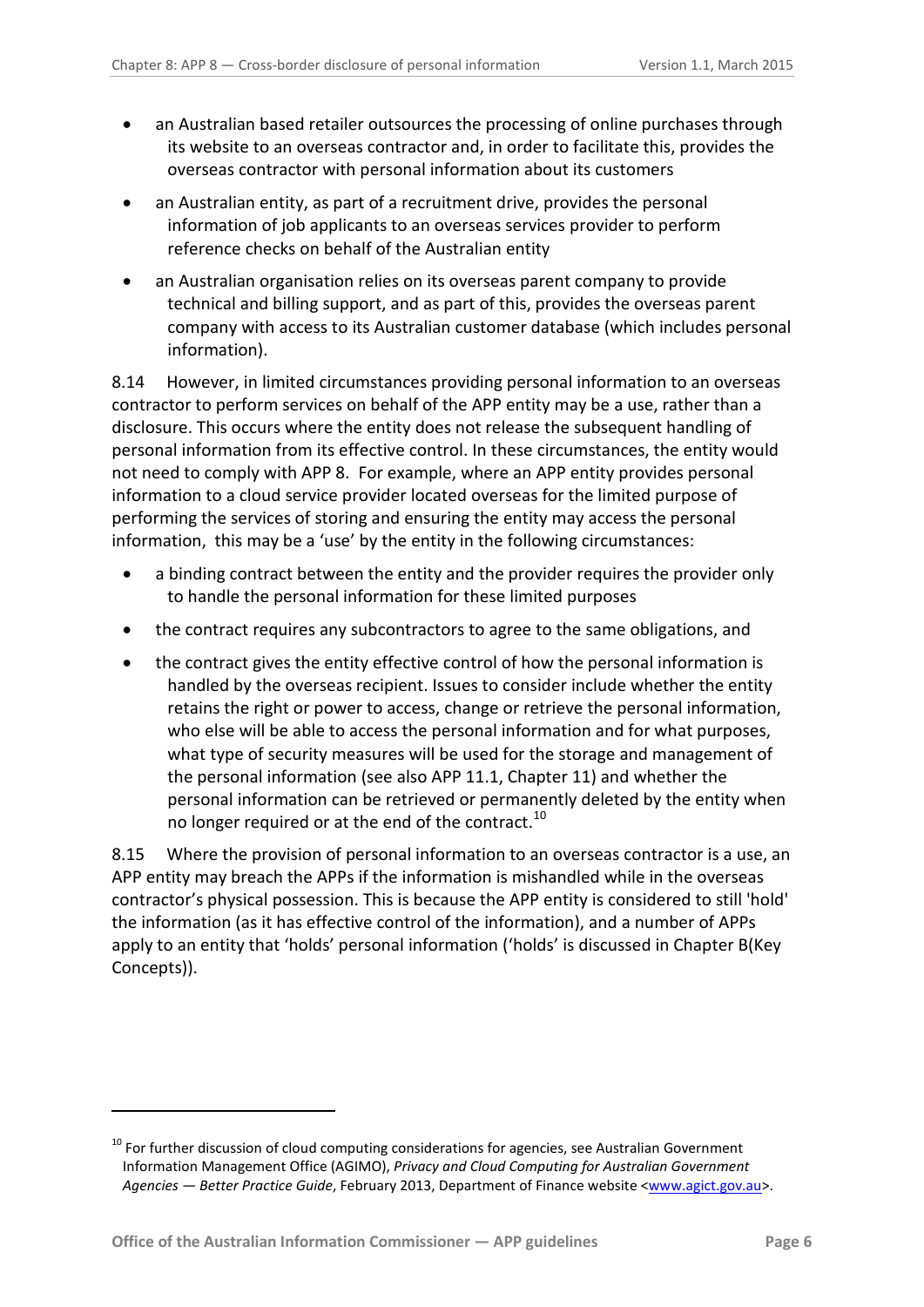# <span id="page-6-0"></span>**Taking reasonable steps to ensure an overseas recipient does not breach the APPs**

<span id="page-6-3"></span>8.16 The requirement in APP 8.1 to ensure that an overseas recipient does not breach the APPs is qualified by a 'reasonable steps' test. It is generally expected that an APP entity will enter into an enforceable contractual arrangement with the overseas recipient that requires the recipient to handle the personal information in accordance with the APPs (other than APP 1). $^{11}$  $^{11}$  $^{11}$  Contractual arrangements may include:

- the types of personal information to be disclosed and the purpose of disclosure
- a requirement that the overseas recipient complies with the APPs in relation to the collection, use, disclosure, storage and destruction or de-identification of personal information. This should also require the overseas recipient to enter a similar contractual arrangement with any third parties to whom it discloses the personal information (for example, a subcontractor)
- the complaint handling process for privacy complaints
- a requirement that the recipient implement a data breach response plan which includes a mechanism for notifying the APP entity where there are reasonable grounds to suspect a data breach and outlines appropriate remedial action (based on the type of personal information to be handled under the contract).<sup>[12](#page-6-2)</sup>

8.17 However, whether reasonable steps to ensure the overseas recipient does not breach the APPs requires a contract to be entered into, the terms of the contract, and the steps the APP entity takes to monitor compliance with any contract (such as auditing), will depend upon the circumstances that include:

- the sensitivity of the personal information. More rigorous steps may be required if the information is 'sensitive information' (defined in s 6(1) and discussed in Chapter B (Key concepts)) or other personal information of a sensitive nature
- the entity's relationship with the overseas recipient. More rigorous steps may be required if an entity discloses information to an overseas recipient to which it has not previously disclosed personal information
- the possible adverse consequences for an individual if the information is mishandled by the overseas recipient. More rigorous steps may be required as the risk of adversity increases.
- existing technical and operational safeguards implemented by the overseas recipient which will protect the privacy of the personal information — more rigorous steps may be required where the recipient has limited safeguards in place
- the practicability, including time and cost involved. However, an entity is not excused from ensuring that an overseas recipient does not breach the APPs by

<span id="page-6-2"></span><span id="page-6-1"></span><sup>&</sup>lt;sup>11</sup> Explanatory Memorandum, Privacy Amendment (Enhancing Privacy Protection) Bill 2012, p 83.<br><sup>12</sup> See OAIC, *Data breach notification: a guide to handling personal information security breaches, OAIC* 

website [<www.oaic.gov.au>](http://www.oaic.gov.au/).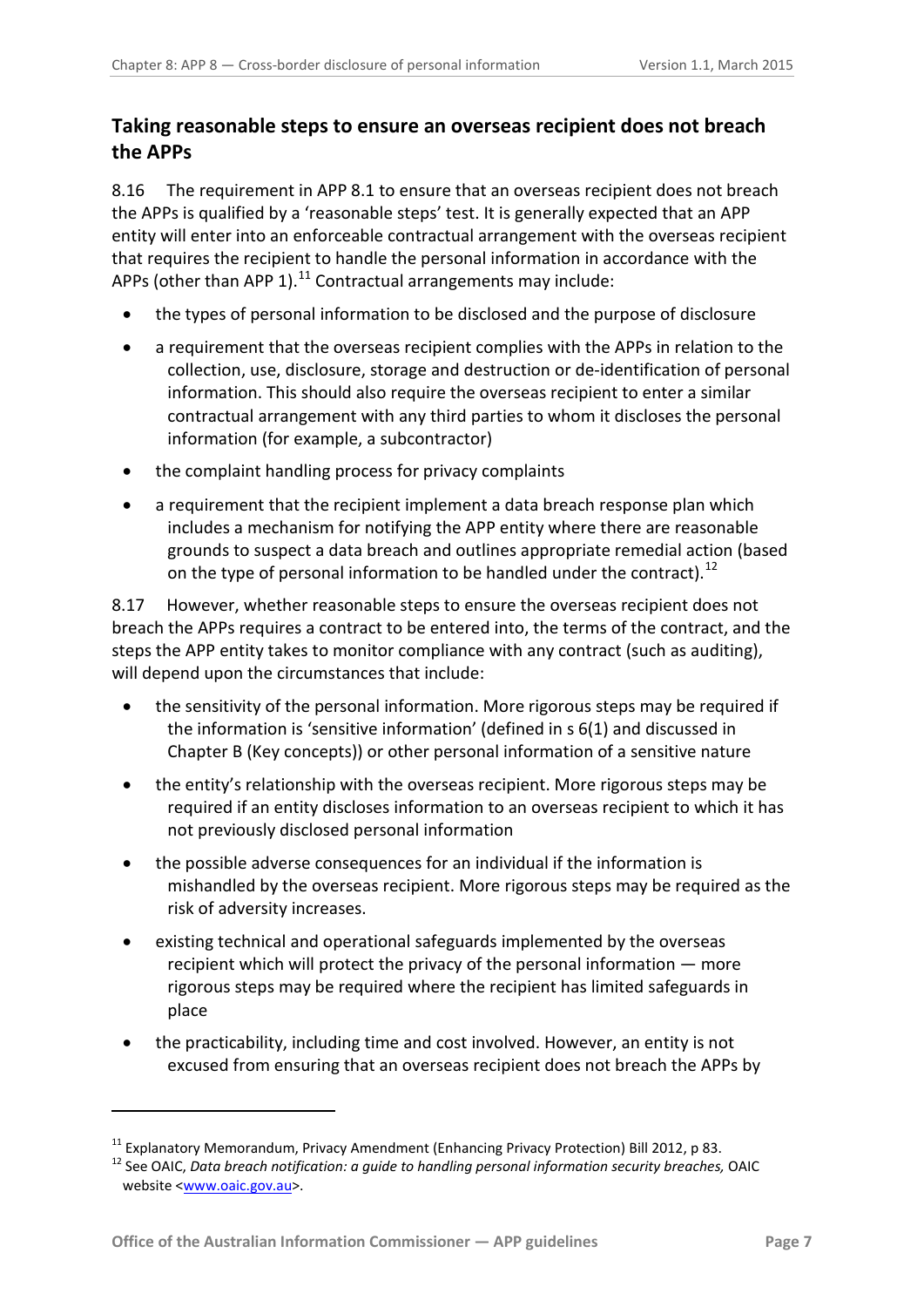reason only that it would be inconvenient, time-consuming or impose some cost to do so. Whether these factors make it unreasonable to take particular steps will depend on whether the burden is excessive in all the circumstances.

<span id="page-7-4"></span>8.18 Where an agency discloses personal information to a recipient that is engaged as a contracted service provider, the agency must also comply with s 95B. Section 95B(1) provides that an agency must take contractual measures to ensure that a contracted service provider does not do an act, or engage in a practice, that would breach an APP if done by that agency. The contract must contain provisions to ensure that such an act or practice is not authorised by a subcontract (s 95B(3)). Contractual measures taken under s 95B will generally satisfy the requirement in APP 8.1.

# <span id="page-7-0"></span>**Disclosing personal information to an overseas recipient that is subject to a substantially similar law or binding scheme**

<span id="page-7-3"></span>8.19 An APP entity may disclose personal information to an overseas recipient without complying with APP 8.1 where the entity reasonably believes that:

- the overseas recipient is subject to a law, or binding scheme, that has the effect of protecting the information in a way that, overall, is at least substantially similar to the way the APPs protect the information, and
- mechanisms can be accessed by the individual to enforce that protection of the law or binding scheme (APP 8.2(a)).

## <span id="page-7-1"></span>*Reasonable belief*

8.20 The term 'reasonably believe' is discussed in Chapter B (Key concepts). In summary, an APP entity must have a reasonable basis for its belief, and not merely a genuine or subjective belief. For example, this might be based on independent legal advice. It is the responsibility of an APP entity to be able to justify its reasonable belief.

## <span id="page-7-2"></span>*Law or binding scheme*

8.21 An overseas recipient may be subject to a law or binding scheme, where, for example, it is:

- bound by a privacy or data protection law that applies in the jurisdiction of the recipient
- required to comply with another law that imposes obligations in relation to the handling of personal information, for example some taxation law includes provisions that expressly authorise and prohibit specified uses and disclosures, permit the retention of some data, require destruction after a certain period of time and under particular circumstances, and include a right of access to an individual's personal information
- subject to an industry scheme or privacy code that is enforceable once entered into, irrespective of whether the recipient was obliged or volunteered to participate or subscribe to the scheme or code
- subject to Binding Corporate Rules (BCRs). BCRs allow multinational corporations, international organisations and groups of companies to make intra-organisational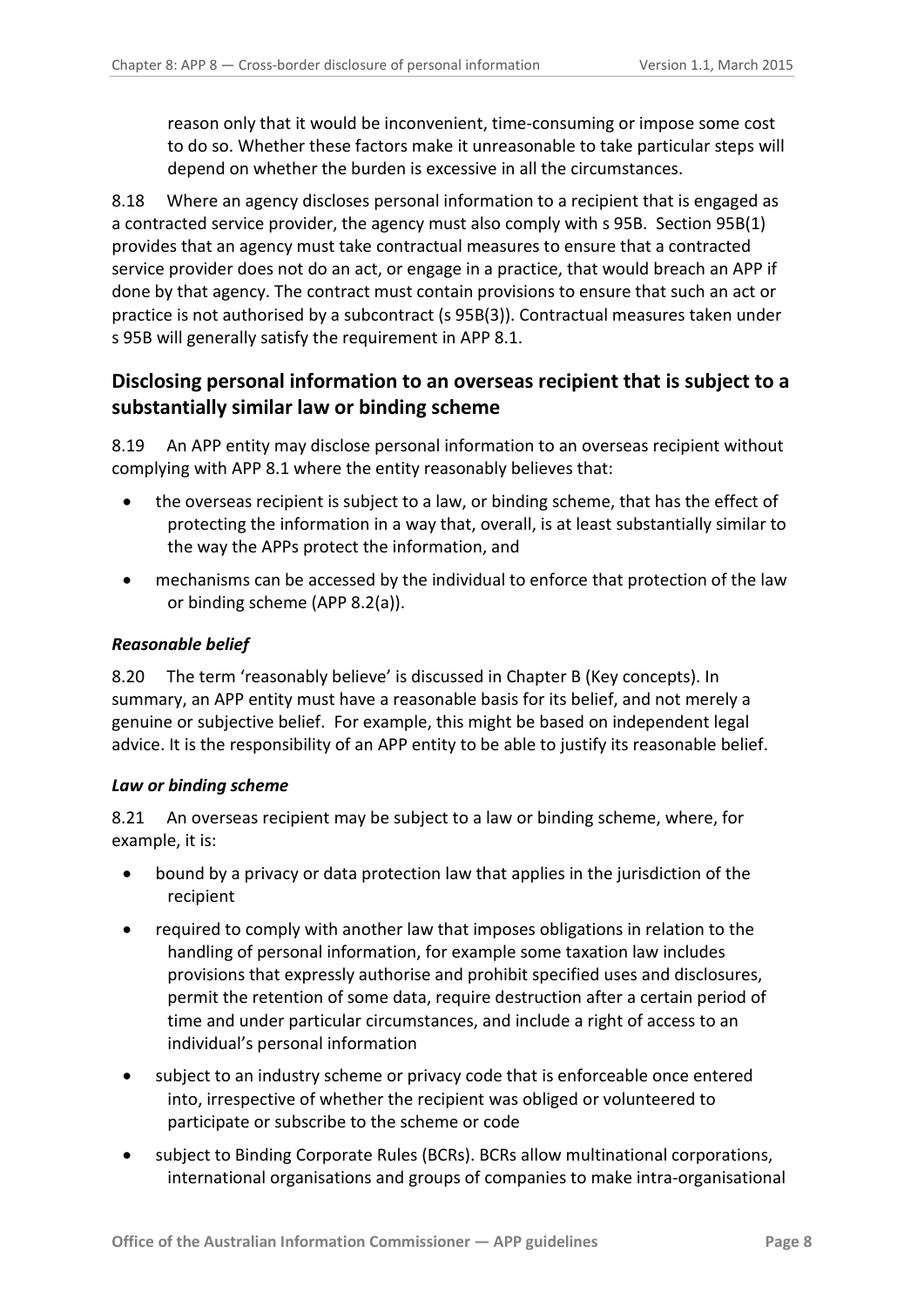transfers of personal information across borders in compliance with EU Data Protection law.<sup>[13](#page-8-2)</sup> BCRs typically form a stringent, intra-corporate global privacy policy that satisfies EU standards. The Article 29 Working Party issued several guidance documents on BCR content, acceptance criteria and submission process.[14](#page-8-3)

8.22 However, an overseas recipient may not be subject to a law or binding scheme where, for example:

- the overseas recipient is exempt from complying, or is authorised not to comply, with part, or all of the privacy or data protection law in the jurisdiction
- the recipient can opt out of the binding scheme without notice and without returning or destroying the personal information.

## <span id="page-8-0"></span>*Substantially similar to*

8.23 A substantially similar law or binding scheme would provide a comparable, or a higher level of privacy protection to that provided by the APPs. Each provision of the law or scheme is not required to correspond directly to an equivalent APP. Rather, the overall effect of the law or scheme is of central importance.

8.24 Whether there is substantial similarity is a question of fact. Factors that may indicate that the overall effect is substantially similar, include:

- the law or scheme includes a comparable definition of personal information that would apply to the personal information disclosed to the recipient
- the law or scheme regulates the collection of personal information in a comparable way
- the law or scheme requires the recipient to notify individuals about the collection of their personal information
- the law or scheme requires the recipient to only use or disclose the personal information for authorised purposes
- the law or scheme includes comparable data quality and data security standards
- the law or scheme includes a right to access and seek correction of personal information.

## <span id="page-8-1"></span>*Mechanisms to enforce privacy protections*

-

8.25 An enforcement mechanism should meet two key requirements: it should be accessible to the individual and it should have effective powers to enforce the privacy or data protections in the law or binding scheme. A range of mechanisms may satisfy those requirements, ranging from a regulatory body similar to the Office of the Australian Information Commissioner (the OAIC), to an accredited dispute resolution scheme, an independent tribunal or a court with judicial functions and powers. Factors that may be

<span id="page-8-3"></span><span id="page-8-2"></span><sup>&</sup>lt;sup>13</sup> European Commission website <ec.europa.eu/justice/data-protection/index\_en.htm>.<br><sup>14</sup> Available at European Commission website < ec.europa.eu/justice/data-protection/index\_en.htm >. See in particular documents WP 133 (2007), WP 153 (2008), WP 154 (2008), WP 155 (2008).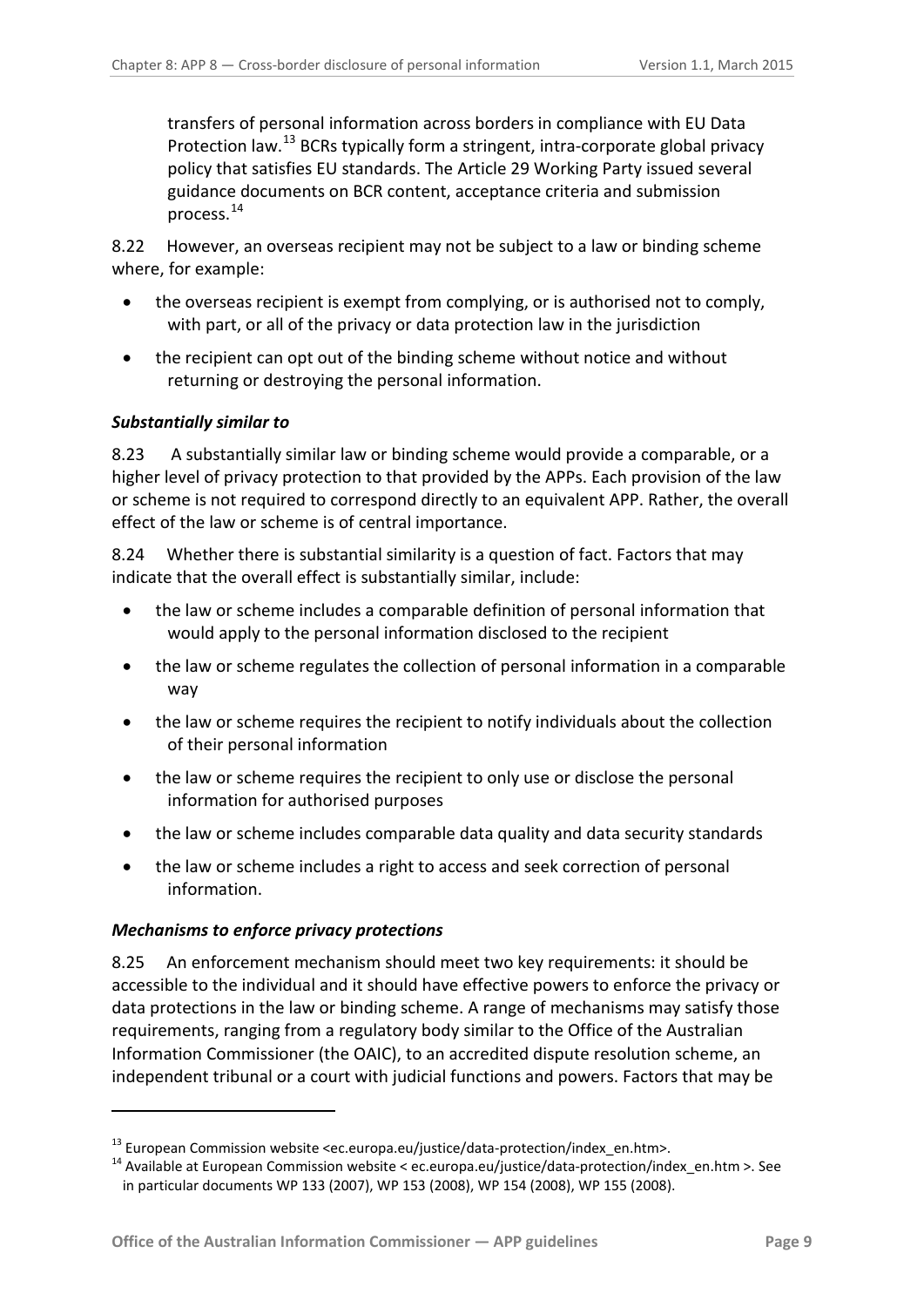relevant in deciding whether there is an accessible and effective enforcement mechanism include whether the mechanism:

- is independent of the overseas recipient that is required by the law or binding scheme to comply with the privacy or data protections
- has authority to consider a breach of any of the privacy or data protections in the law or binding scheme
- is accessible to an individual, for example, the existence of the scheme is publicly known, and can be accessed by individuals directly and without payment of any unreasonable charge
- has the power to make a finding that the overseas recipient is in breach of the law or binding scheme and to provide a remedy to the individual
- is required to operate according to principles of procedural fairness.

8.26 The mechanism may be a single mechanism or a combination of mechanisms. It may be established by the law or binding scheme that contains the privacy or data protections, or by another law or binding scheme. Alternatively, the mechanism may take effect through the operation of cross-border enforcement arrangements between the OAIC and an appropriate regulatory authority in the foreign jurisdiction.<sup>[15](#page-9-2)</sup>

# <span id="page-9-0"></span>**Disclosing personal information to an overseas recipient with the individual's consent after the individual is expressly informed**

8.27 An APP entity may disclose personal information to an overseas recipient without complying with APP 8.1 where:

- the APP entity expressly informs the individual that if they consent to the disclosure, this principle will not apply, and
- the individual then consents to the disclosure (APP 8.2(b)).

## <span id="page-9-1"></span>*Expressly inform*

-

8.28 An APP entity should provide the individual with a clear written or oral statement explaining the potential consequences of providing consent. At a minimum, this statement should explain that if the individual consents to the disclosure and the overseas recipient handles the personal information in breach of the APPs:

- the entity will not be accountable under the Privacy Act
- the individual will not be able to seek redress under the Privacy Act.

8.29 The statement should also:

- be made at the time consent is sought
- not rely on assumed prior knowledge of the individual.

<span id="page-9-2"></span><sup>15</sup> Explanatory Memorandum, Privacy Amendment (Enhancing Privacy Protection) Bill 2012, p 83.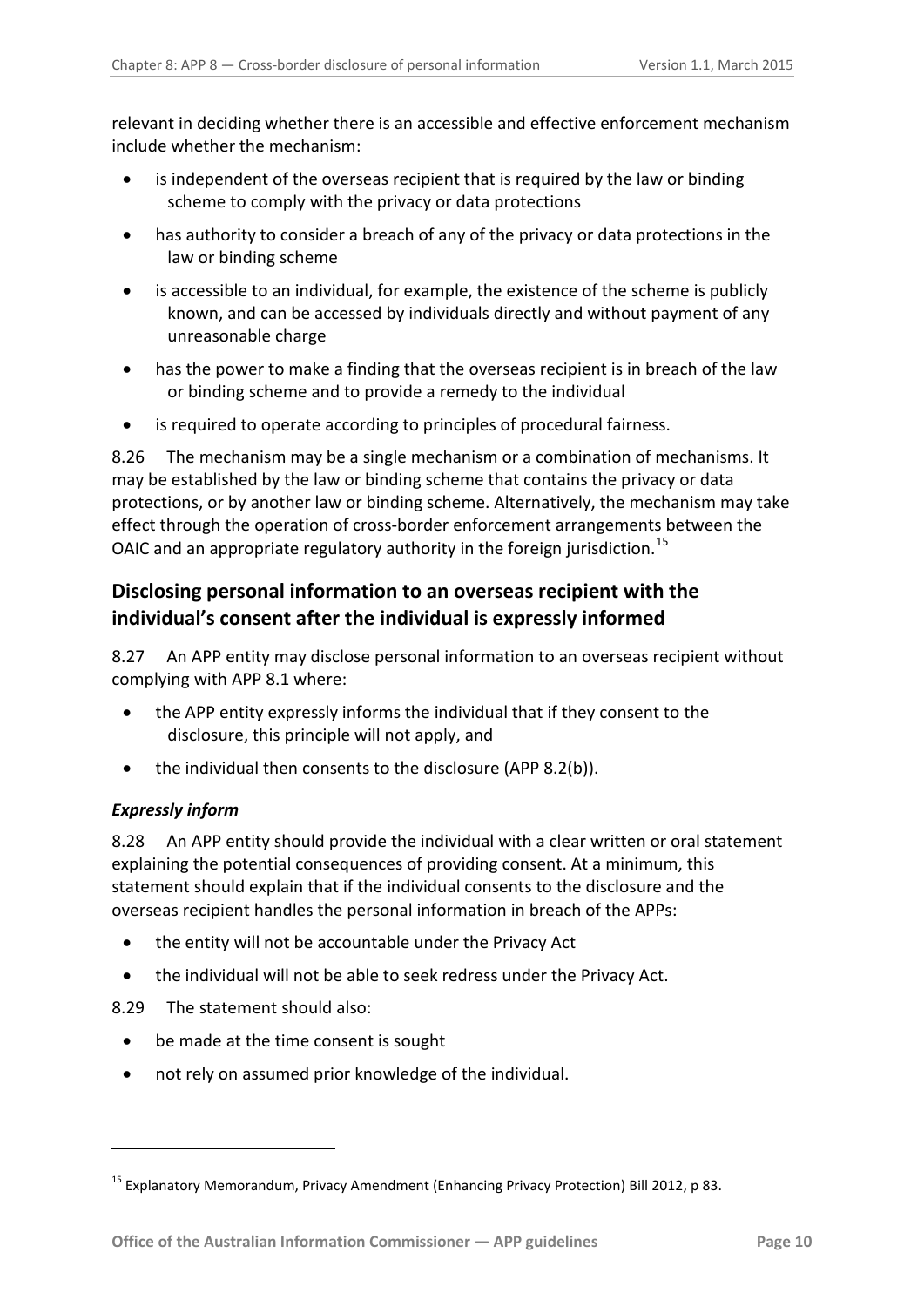8.30 The statement could also explain any other practical effects or risks associated with the disclosure that the APP entity is aware of, or would be reasonably expected to be aware of. These may include that:

- the overseas recipient may not be subject to any privacy obligations or to any principles similar to the APPs
- the individual may not be able to seek redress in the overseas jurisdiction
- the overseas recipient is subject to a foreign law that could compel the disclosure of personal information to a third party, such as an overseas authority.

#### <span id="page-10-0"></span>*Consent*

-

8.31 Consent is defined in s 6(1) as 'express consent or implied consent', and is discussed in more detail in Chapter B (Key concepts). The four key elements of consent are:

- the individual is adequately informed before giving consent (in this case 'expressly informed')
- the individual gives consent voluntarily
- the consent is current and specific, and
- the individual has the capacity to understand and communicate their consent.

8.32 An APP entity does not need to obtain consent before every proposed crossborder disclosure.[16](#page-10-2) It may obtain an individual's consent to disclose a particular kind of personal information to the same overseas recipient for the same purpose on multiple occasions, providing it has expressly informed the individual of the potential consequences of providing that consent. In doing this, the entity should not seek a broader consent than is necessary for its purposes, for example, consent for undefined future uses, or consent to all legitimate uses or disclosures.

8.33 If an individual withdraws their consent, the APP entity must no longer rely on the original consent when dealing with the individual's personal information.

# <span id="page-10-1"></span>**Disclosing personal information to an overseas recipient as required or authorised by law**

8.34 An APP entity may disclose personal information to an overseas recipient without complying with APP 8.1 where the disclosure is 'required or authorised by or under an Australian law or a court/tribunal order' (APP 8.2(c)). An APP entity cannot rely on a requirement or authorisation in an overseas jurisdiction (see paragraphs [8.60](#page-15-1)[–8.64](#page-15-2) below). The meaning of 'required or authorised by or under an Australian law or a court/tribunal order' is discussed in Chapter B (Key concepts).

8.35 The following are examples of where a law or order may require or authorise disclosure of personal information to an overseas recipient:

<span id="page-10-2"></span><sup>16</sup> Explanatory Memorandum, Privacy Amendment (Enhancing Privacy Protection) Bill 2012, p 84.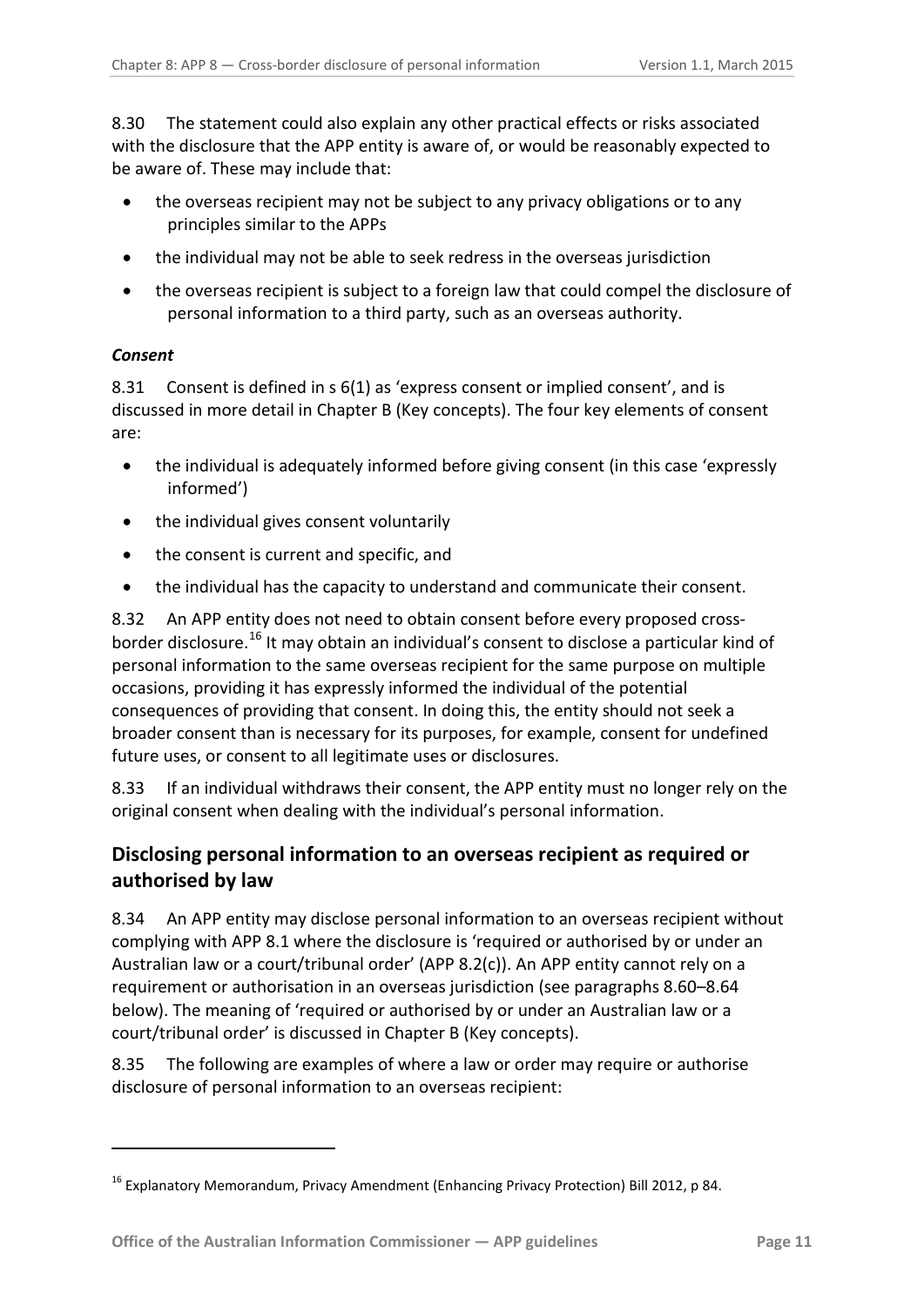- an APP entity disclosing personal information to the government of a foreign country under the *Anti-Money Laundering and Counter-Terrorism Financing Act 2006* (Cth)
- an agency disclosing personal information to an overseas recipient under the *Australian Federal Police Act 1979* (Cth) or the *Mutual Assistance in Criminal Matters Act 1987* (Cth)

8.36 An agency that intends to rely on this exception could consider establishing administrative arrangements, memorandums of understanding or protocols with the overseas recipient that set out mutually agreed standards for the handling of personal information that provide privacy protections comparable to the APPs (see discussion of contractual measures in paragraphs [8.16](#page-6-3)[–8.18](#page-7-4) above).

# <span id="page-11-0"></span>**Disclosing personal information to an overseas recipient where a permitted general situation exists**

8.37 The cross-border principle will not apply if a permitted general situation exists for that disclosure (APP 8.2(d)). Section 16A lists five permitted general situations that may exist for a cross border disclosure. These situations are set out below, and are discussed in more detail in Chapter C (Permitted general situations) (including the meaning of relevant terms).

## <span id="page-11-1"></span>*Lessening or preventing a serious threat to life, health or safety*

8.38 An APP entity may disclose personal information to an overseas recipient without complying with APP 8.1 where:

- it is unreasonable or impracticable to obtain the individual's consent to the disclosure, and
- the entity reasonably believes the disclosure is necessary to lessen or prevent a serious threat to the life, health or safety of any individual, or to public health or safety (s 16A(1), Item 1).

8.39 For example, this permitted general situation might apply where an APP entity discloses the personal information of an individual to a foreign authority, based on a reasonable belief that this disclosure will lessen a serious threat to the health or safety of that individual's children, but seeking the individual's consent may increase the threat.

## <span id="page-11-2"></span>*Taking appropriate action in relation to suspected unlawful activity or serious misconduct*

8.40 An APP entity may disclose personal information to an overseas recipient without complying with APP 8.1 where the entity:

- has reason to suspect that unlawful activity, or misconduct of a serious nature, that relates to the entity's functions or activities has been, is being or may be engaged in, and
- reasonably believes that the cross-border disclosure is necessary for the entity to take appropriate action in relation to the matter (s 16A(1), Item 2).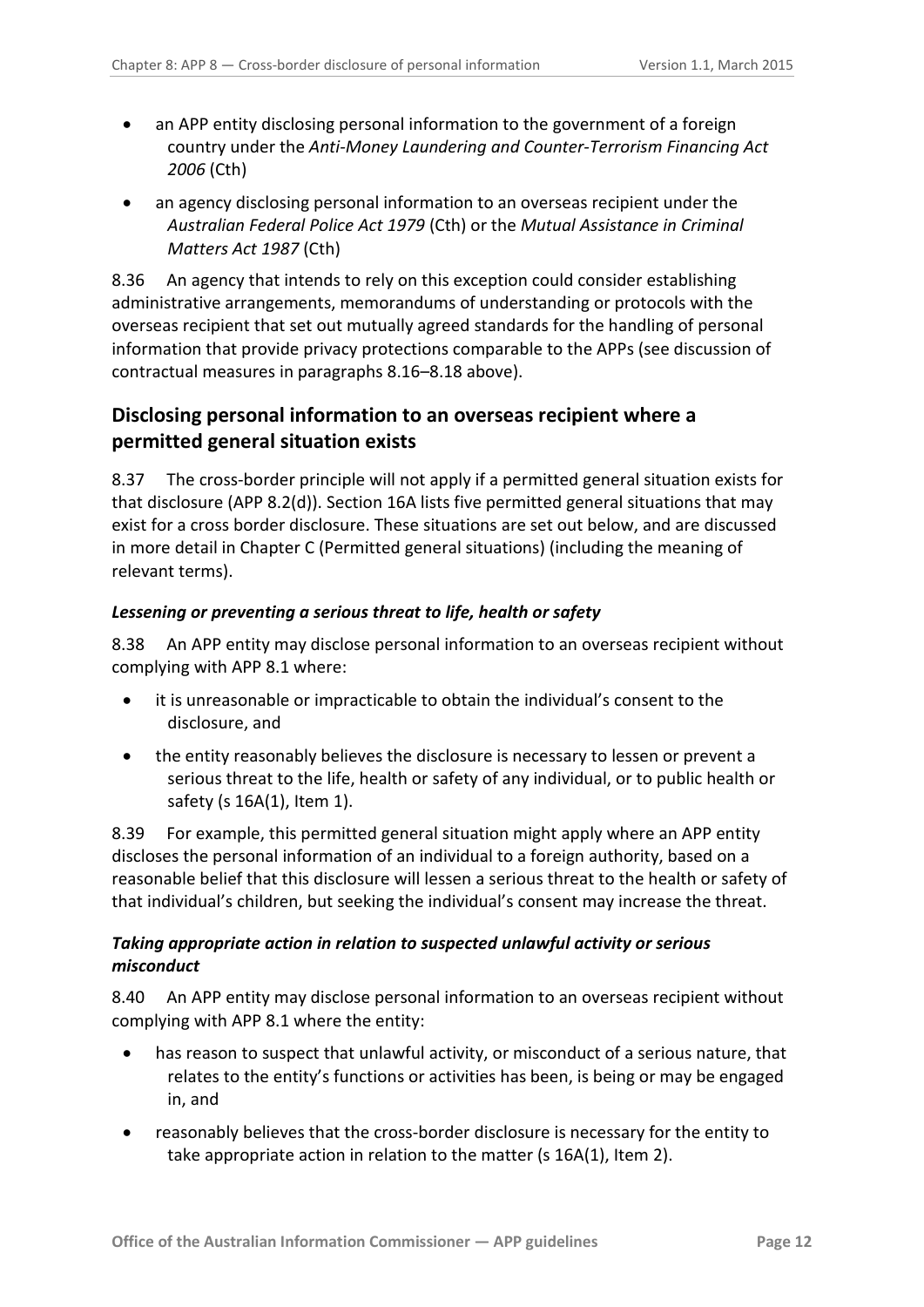8.41 For example, this permitted general situation may apply where an APP entity that is a global organisation has reason to suspect that an individual is engaging in transnational fraud affecting the entity's activities, and the entity reasonably believes that disclosing personal information to an overseas authority is necessary to take appropriate action.

## <span id="page-12-0"></span>*Locating a person reported as missing*

8.42 An APP entity may disclose personal information to an overseas recipient without complying with APP 8.1 where:

- the entity reasonably believes that the disclosure is reasonably necessary to assist any APP entity, body or person to locate a person who has been reported as missing, and
- the disclosure complies with rules made by the Information Commissioner under s 16A(2) (s 16A(1), Item 3).

#### <span id="page-12-1"></span>*Necessary for a diplomatic or consular function or activity*

8.43 An agency may disclose personal information to an overseas recipient without complying with APP 8.1 where the agency reasonably believes that the disclosure is necessary for the agency's diplomatic or consular functions or activities (s 16A(1), Item 6). The permitted general situation applies only to agencies, and not to organisations.

8.44 For example, this permitted general situation may apply where an agency discloses personal information to an overseas recipient to assist an Australian citizen who is in distress overseas, such as where an Australian individual is detained or is the victim of crime, where assistance is required with repatriation in the case of death or serious illness, or to provide assistance in response to a crisis or emergency overseas.

## <span id="page-12-2"></span>*Necessary for certain Defence Force activities outside Australia*

8.45 The Defence Force (as defined in s 6(1)) may disclose personal information to an overseas recipient without complying with APP 8.1 where it reasonably believes that the disclosure is necessary for a warlike operation, peacekeeping, civil aid, humanitarian assistance, a medical emergency, a civil emergency or disaster relief occurring outside Australia and the external Territories (s 16A(1), Item 7).

8.46 For example, this permitted general situation might apply where, in the immediate aftermath of a natural or man-made disaster outside Australia, the Defence Force discloses an individual's personal information to an overseas recipient in order to assist in the provision of proper medical care to that individual.

# <span id="page-12-3"></span>**Disclosing personal information to an overseas recipient as required or authorised under an international agreement relating to information sharing**

8.47 An agency may disclose personal information to an overseas recipient without complying with APP 8.1 where the disclosure is 'required or authorised by or under an international agreement relating to information sharing to which Australia is a party' (APP 8.2(e)). This exception does not apply to organisations.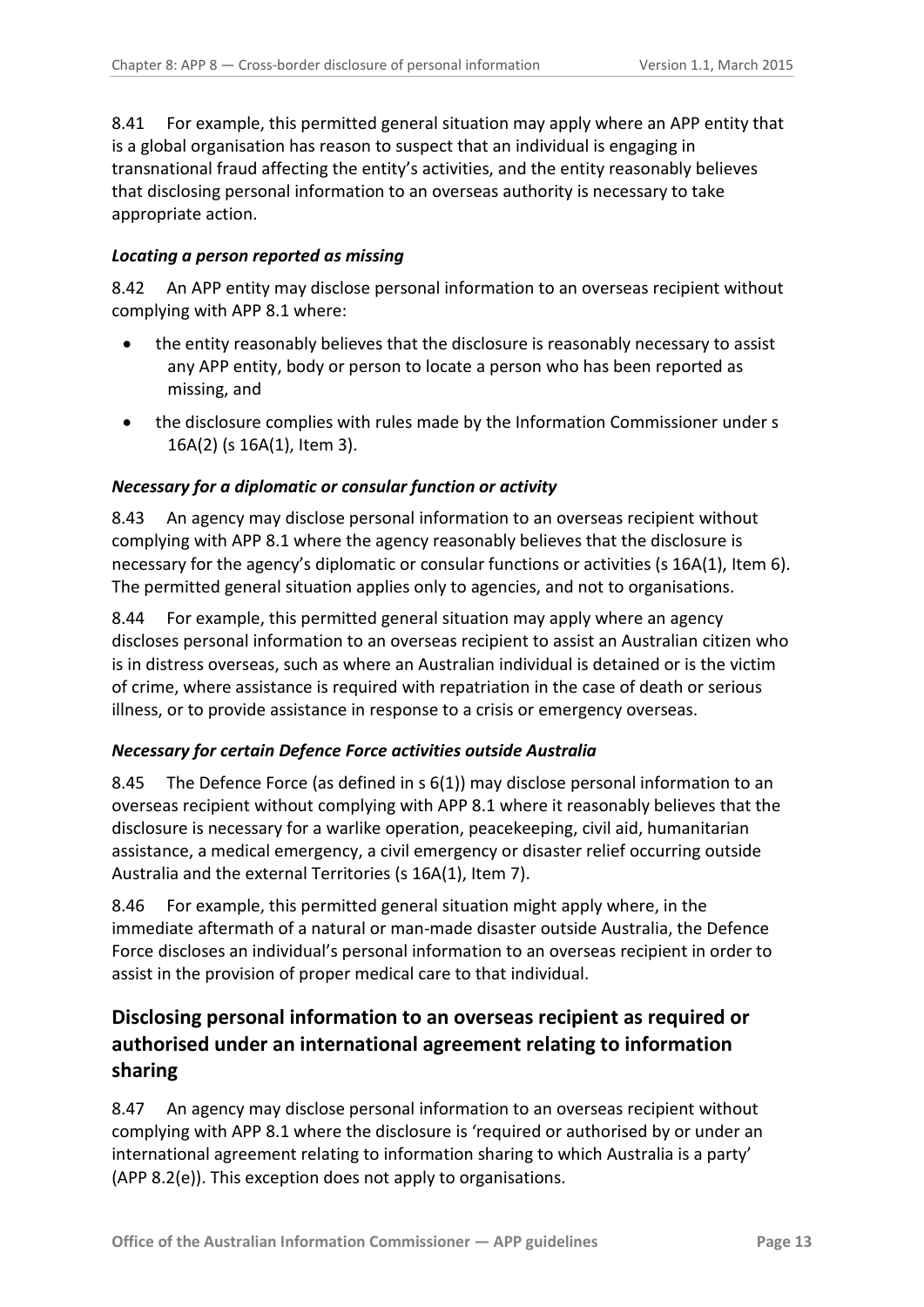8.48 The term 'international agreement' is not defined in the Privacy Act. This guideline clarifies that the term includes documents binding at international law (for example, treaties and conventions), as well as other formal written documents not binding at international law (for example, a memorandum of understanding or an official exchange of letters<sup>17</sup>) that provide for information sharing between an agency and an overseas recipient. This exception applies only to such documents where the parties are Australia and one or more foreign states, although the overseas recipient of shared information may be a non-state entity.

8.49 Information sharing may not be the only or the primary subject of the agreement, so long as the agreement makes provision for 'information sharing'. Additionally, the disclosure of personal information to the overseas recipient must be 'required or authorised' by or under the agreement.

8.50 To meet those requirements, the agreement should make specific arrangements for disclosure of information to an overseas recipient, including identifying the agency and the overseas recipient, the categories of personal information that may be disclosed to the recipient under the agreement and the circumstances in which or the purposes for which the information will be disclosed. This exception is unlikely to apply to an agreement that contains only a general commitment by the parties to facilitate, or remove obstacles to, the disclosure or exchange of information (the terms 'required' and 'authorised' are discussed in more detail in Chapter B (Key concepts)).

8.51 The agreement could also include provisions dealing with the responsibility of the parties to ensure adequate protection of the personal information that is disclosed according to standards comparable to those in the APPs, and the procedure to be followed to ensure that obligations or undertakings imposed by the agreement are met. The discussion of contractual measures in paragraphs 8.16–8.18 above lists other matters that could be considered for inclusion the agreement.

# <span id="page-13-0"></span>**Disclosing personal information to an overseas recipient for an enforcement related activity**

8.52 An agency may disclose personal information to an overseas recipient without complying with APP 8.1 where both of the following apply:

- the agency reasonably believes that the disclosure is reasonably necessary for one or more enforcement related activities conducted by, or on behalf of, an enforcement body, and
- the recipient is a body that performs functions, or exercises powers, that are similar to those performed or exercised by an enforcement body (APP 8.2(f)).

8.53 This exception is intended to enable an agency that is an enforcement body to cooperate with international counterparts for enforcement related activities.

8.54 'Enforcement body' is defined in s 6(1) as a list of specific bodies and is discussed in Chapter B (Key concepts). The list includes Commonwealth, State and Territory bodies that are responsible for policing, criminal investigations, and administering laws to

<span id="page-13-1"></span><sup>17</sup> Explanatory Memorandum, Privacy Amendment (Enhancing Privacy Protection) Bill 2012, p 84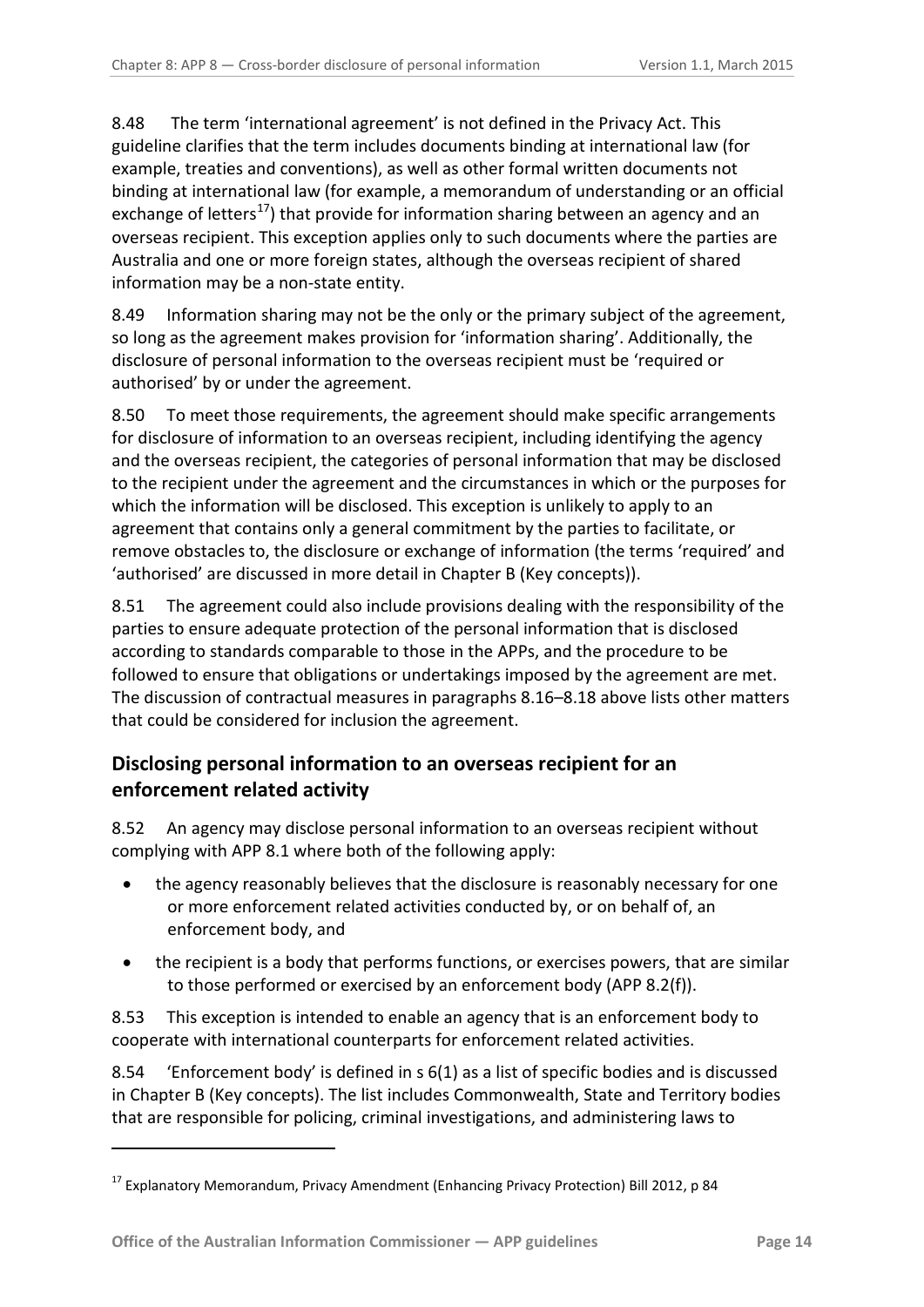protect the public revenue or to impose penalties or sanctions. Examples of Commonwealth enforcement bodies are the Australian Federal Police, Australian Crime Commission, Customs, the Integrity Commissioner,  $^{18}$  $^{18}$  $^{18}$  the Immigration Department,  $^{19}$  $^{19}$  $^{19}$ Australian Prudential Regulation Authority, Australian Securities and Investments Commission and AUSTRAC.

<span id="page-14-1"></span>8.55 'Enforcement related activities' is defined in s 6(1) and discussed in Chapter B (Key concepts). For further discussion of a similar exception in APP 6.2(e), see Chapter 6 (APP 6).

# <span id="page-14-0"></span>**When is an APP entity accountable for personal information that it discloses to an overseas recipient?**

8.56 An APP entity that discloses personal information to an overseas recipient is accountable, in certain circumstances, for an act or practice of the overseas recipient in relation to the information that would breach the APPs (s 16C(1)). Accountable means that the act or practice is taken to have been done by the APP entity and to be a breach of the APPs by that entity (s 16C(2)).

8.57 This accountability provision applies where:

- APP 8.1 applies to the disclosure. That is, none of the exceptions in APP 8.2 apply to the disclosure
- the APPs do not apply to the overseas recipient in relation to the personal information (for more information about when the APPs will apply see Chapter A (Introductory matters)), and
- an act or practice by the overseas recipient would breach the APPs (other than APP 1) if they had applied (s  $16C(1)$ ).

8.58 Under the accountability provision, an APP entity may be liable for the acts or practices of the overseas recipient (and the individual will have a means of redress) even where:

- the entity has taken reasonable steps to ensure the overseas recipient complies with the APPs (see APP 8.1) and the overseas recipient subsequently does an act or practice that would breach the APPs
- the overseas recipient discloses the individual's personal information to a subcontractor and the subcontractor breaches the APPs<sup>[20](#page-14-4)</sup>
- the overseas recipient inadvertently breaches the APPs in relation to the information.

8.59 However, an APP entity will not be accountable where, for example, it discloses personal information to an overseas recipient under an exception in APP 8.2 (see

<span id="page-14-2"></span><sup>18</sup> 'Integrity Commissioner' is defined in s 6(1) as having the same meaning as in the *Law Enforcement* 

<span id="page-14-3"></span>*Integrity Commissioner Act 2006.*<br><sup>19</sup> 'Immigration Department' is defined in s 6(1) as the Department administered by the Minister<br>administering the *Migration Act 1958*.

<span id="page-14-4"></span><sup>&</sup>lt;sup>20</sup> Explanatory Memorandum, Privacy Amendment (Enhancing Privacy Protection) Bill 2012, p 84.